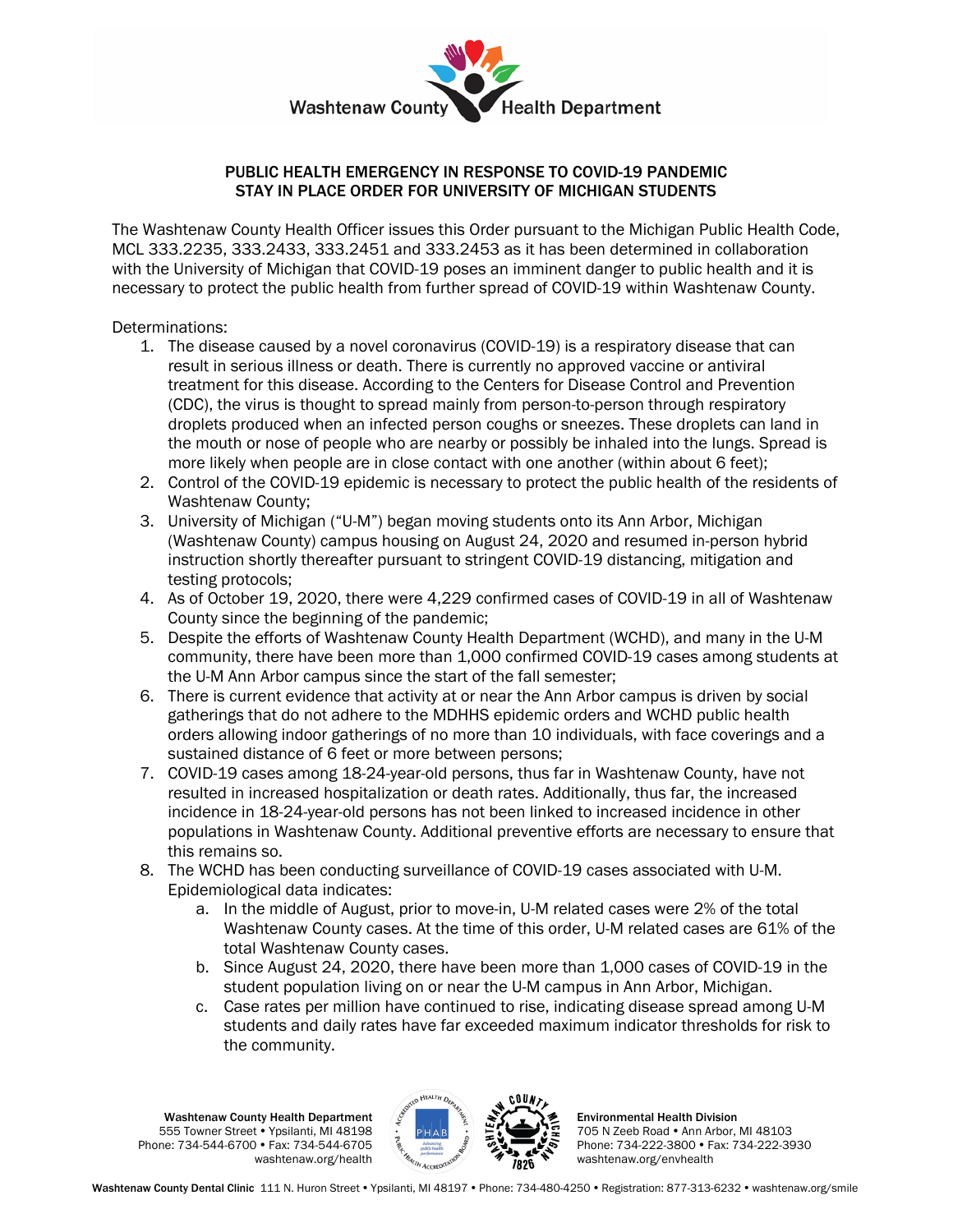- d. The majority of cases are among residence hall and off-campus students living in congregate settings (i.e. fraternities and sororities, cooperative housing) and appear to be driven by social gatherings both on and off campus.
- e. U-M has developed COVID-19 response metrics and reported to WCHD that of the 5 metrics categorized under the criteria of "Increase of Disease Spread", 3 have been met; of the 2 for "Strain on Public Health Capacity", both metrics have been met.
- 9. The U-M-associated surge in cases is overwhelming the ability of WCHD, including U-M Environmental Health Safety (UM-EHS) who conducts on-campus COVID-19 case investigation, to adequately address the COVID-19 pandemic and other critical public health mandates that are in place to protect the health and well-being of Washtenaw County residents; and
- 10. The U-M administration has been actively engaged in discussions of these determinations and epidemiological findings and has partnered in the decision to take the actions described in the Order below.

## It is hereby ordered that:

- 1. Beginning immediately on October 20, 2020 and ending November 3, 2020 at 7:00 a.m., all U-M undergraduate students enrolled in U-M Fall 2020 on the Ann Arbor Campus, living in on-campus, near-campus or off-campus housing will be required to "stay in place" and remain in their current designated residence. It is recommended that all students remain at their current address. Students who live in U-M housing may only return to their permanent address if they follow U-M testing and checkout procedures. If students living in off-campus housing return to their permanent address, it is strongly recommended they undergo COVID-19 testing prior to leaving their current residence and stay in place at their permanent address for the duration of this order. For the purposes of this order, "staying in place" means that gatherings or group activities shall not occur outside the listed exceptions below:
	- a. Students will be allowed to attend in-person classes, including instructional labs, and access essential technology at U-M designated study areas that provide for single person study space. Strict adherence to preventive measures is required.
	- b. Students will be allowed to leave their room/residence for the purpose of picking up food and other basic needs, attending medical appointments, picking up medication, voting or election related activities (including registering to vote, working at polling locations, campaign outreach and leafletting), attending religious practice activities or obtaining COVID-19 testing. Strict adherence to preventive measures is required.
	- c. Students will be allowed to attend work with the approval of the employer, if the work cannot be done remotely. Strict adherence to preventive measures is required.
	- d. Students who have clinical rotations, student teaching or other off-campus experiential learning assignments that are held in person will be allowed to continue only with approval from the college dean and disclosure to the organization of placement such that both the school and site are aware and supportive of continued participation. Strict adherence to preventive measures is required.
	- e. Students will be allowed to leave their room/residence for purposes of physical activity outdoors in groups of no more than two. Strict adherence to preventive measures is required.
	- f. Students who are associated with intercollegiate varsity sports may attend practices and competitions provided that athletic medical staff is present during the entire process, actively supervises the team's COVID-19 mitigation activities during the practice, has the authority to suspend the practice if he or she believes COVID-19 mitigation practices require that result, and testing is conducted per governing athletic organizations' (i.e. Big10) policies.